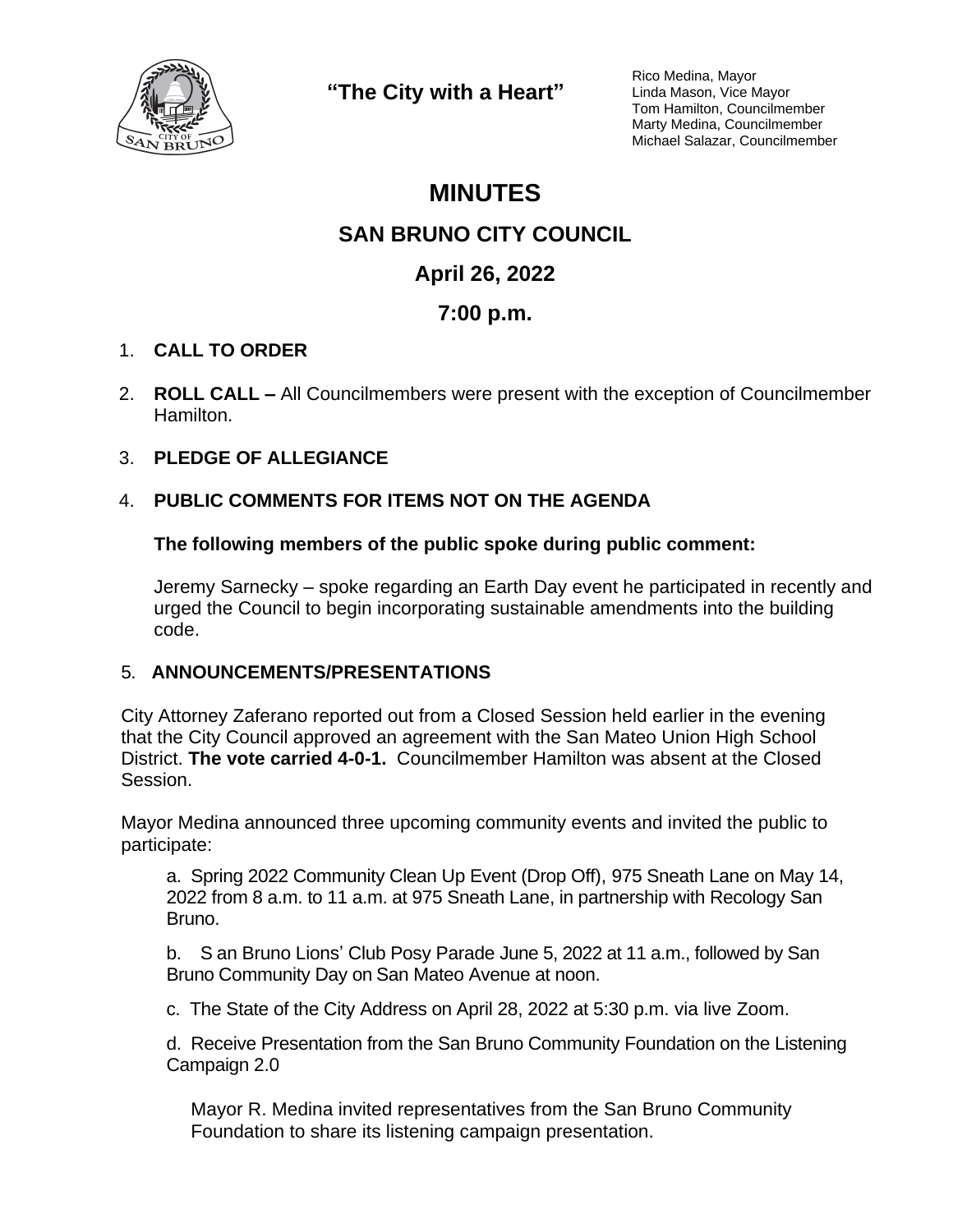San Bruno Community President, Malissa Netane-Jones, President, Leslie Hatamiya, Executive Director and Shawn Spano, presented the report. The Council thanked the Foundation members for the informative presentation.

#### 6. **CONSENT CALENDAR**

**M. Medina, Councilmember,** requested a correction to 6.a., the April 12, 2022 Regular meeting minutes (below) and commented on 6.e. Fire Bargaining Unit Agreement.

M/S Salazar/M. Medina approved the Consent Calendar, as amended. **Motion carried 4-0-1.** Councilmember Hamilton was absent.

a. Approve the Draft Special and Regular Meeting Minutes for the Meetings of April 12, 2022, as amended, on Page 3, as follows:

## **8. COMMENTS FROM COUNCIL MEMBERS**

• Marty Medina – Thanked vendors staff for a successful **Easter egg event at** City Park.

- b. Approve Accounts Payable for April 11 and April 18, 2022
- c. Accept Payroll for April 10, 2022
- d. Waive Second Reading and Adopt an Ordinance Repealing Chapter 10.21 of the San Bruno Municipal Code and Adopting a new Chapter 10.21 Regulating the Use of Disposable Food Service Ware by Food Facilities
- e. Adopt Resolution Approving Agreement between the City of San Bruno and the Fire Bargaining Unit and Authorizing Execution by the City Manager

**Marty Medina, Councilmember,** expressed appreciation to the negotiating teams for putting a four year contract in place.

f. Receive Written Update on the City's Response Efforts to COVID--19

### 7. **CONDUCT OF BUSINESS**

a. Adopt Resolution Authorizing the City Manager to Execute On-Call Agreements for Project Management Services with CSG Consultants, Inc., Swinerton Management & Consulting, and West Yost Associates, Inc. in Amounts Not to Exceed \$1,000,000 for the First Year and Two Additional Optional Years at \$1,000,000 Each Totaling \$3,000,000 for Each Firm, for a Total Amount of \$9,000,000 for a Total Three -Year Term

#### **Jovan Grogan, City Manager, Matthew Lee and Hae Won Ritchie, Public Works Director and Deputy Director, respectively, presented the report.**

M/S Salazar/M.Medina moved to adopt the Resolution, as amended, requiring that the item be brought back after the initial one-year contract period for City Council